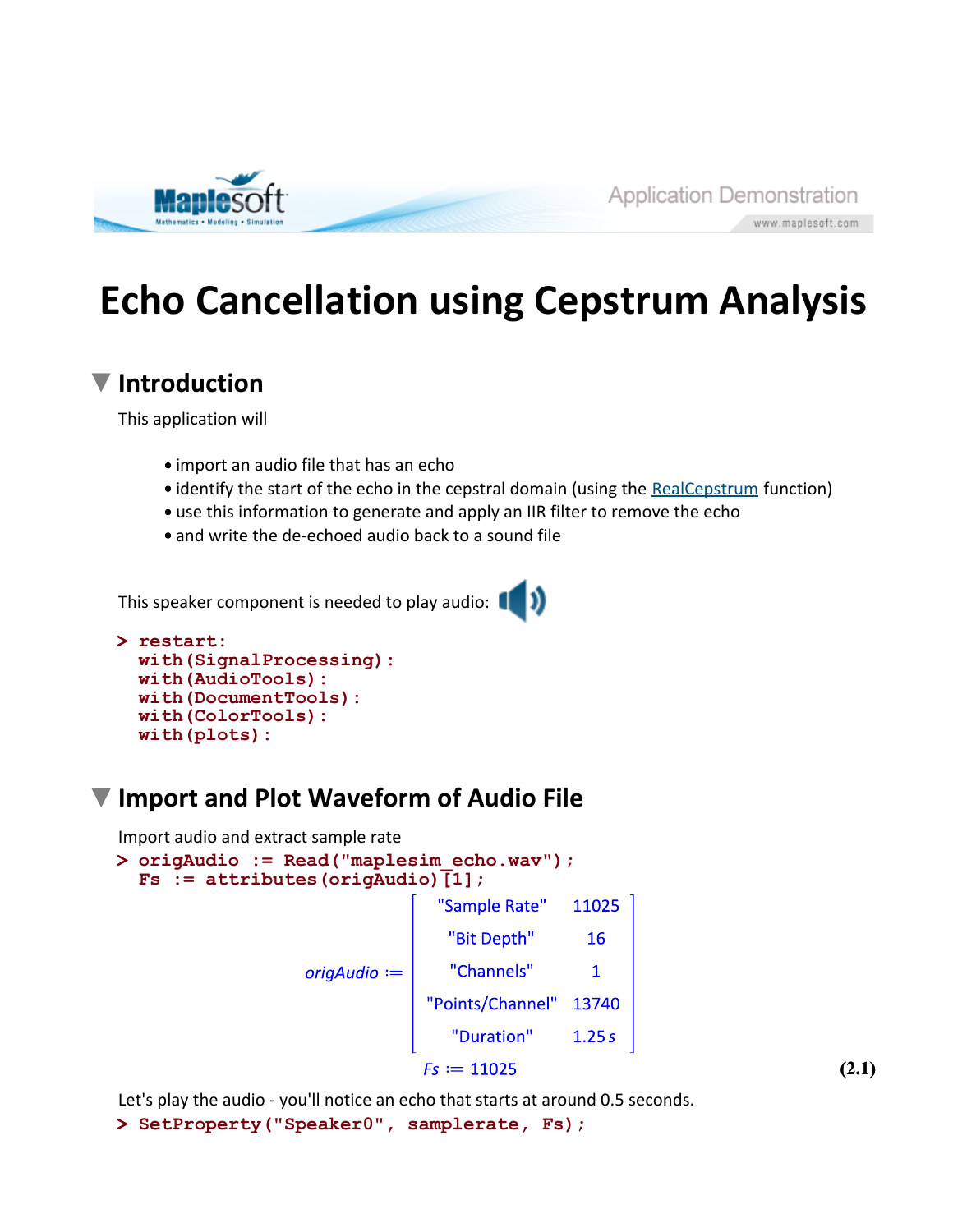**Play(origAudio, "Speaker0")**

**> t := Vector(numelems(origAudio), i-> 1.0\*i/Fs, datatype = float [8]):**

**pltOrigAudio := plot(t, origAudio, thickness = 0, color = Color ("RGB",[30/255, 130/255, 76/255]), legend = "Audio with echo"):**

**display(pltOrigAudio, axes = boxed, size = [1000, 400], gridlines, legendstyle = [font = [Calibri]], font = [Calibri], labels = ["Time (s)", "Amplitude"], labeldirections = [horizontal, vertical], labelfont = [Calibri], background = Color("RGB", [218/255, 223/255, 225/255]), axis = [gridlines = [5, color = Color("RGB", [1, 1, 1])]])**



**Use Cepstrum Function to Identify Start of Echo**

```
> 
c := RealCepstrum(origAudio):
```

```
> 
plotCeps := plot(t, c):
```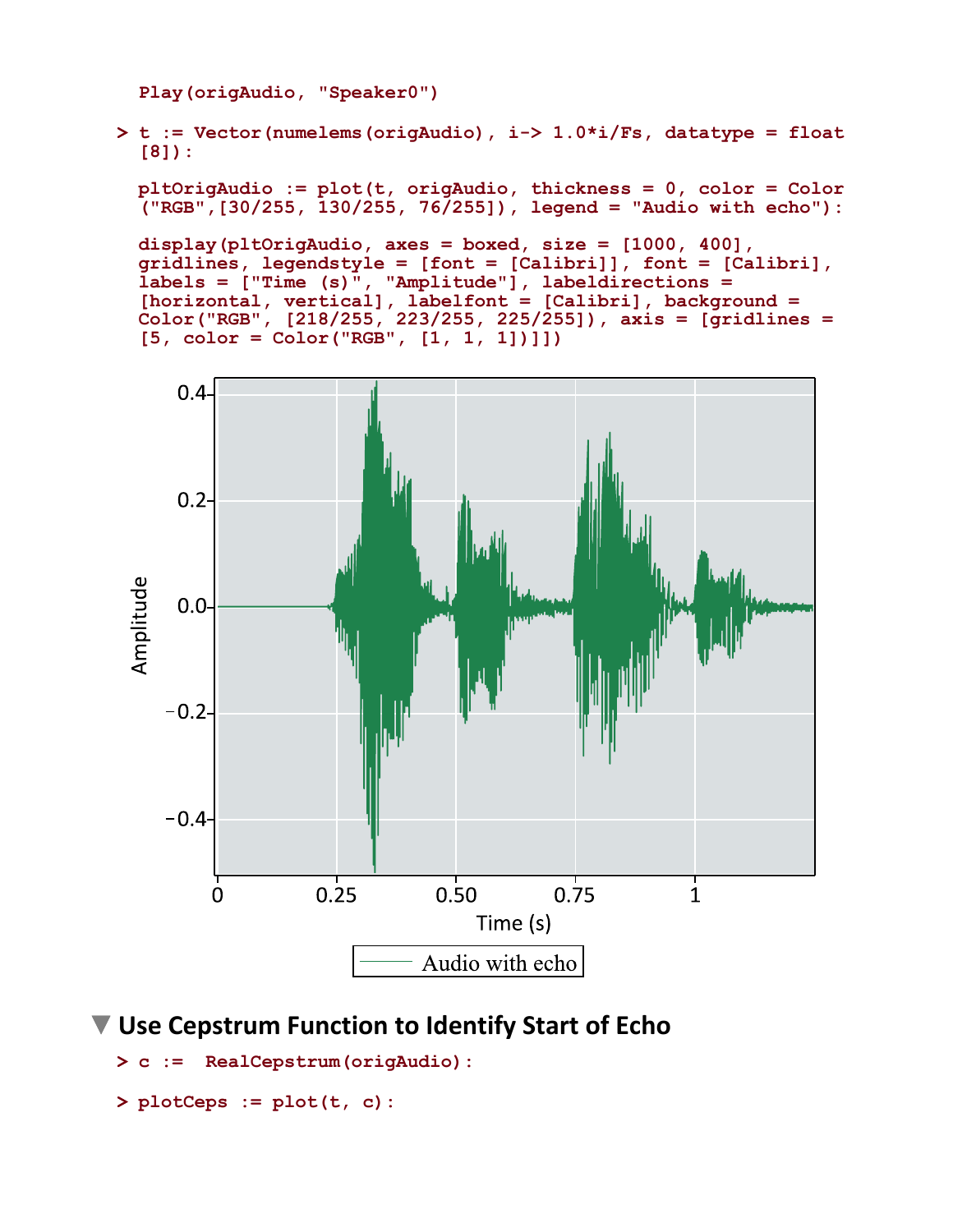**display(plotCeps, axes = boxed, size = [1000, 400], view = [default, -0.3..0.3], font = [Calibri], labels = ["Quefrency (s) ", "Power"], labeldirections = [horizontal, vertical], labelfont = [Calibri], background = Color("RGB", [218/255, 223/255, 225/255]), axis = [gridlines = [5, color = Color("RGB", [1, 1, 1])]])**



#### **Apply an IIR Filter to Remove Echo**

The cepstrum plot shows a strong discontinuity at 0.5 s - that's where the echo probably begins. Let's find the precise location

```
> 
threshold := map(x -> piecewise(x < 0.2, 0, 1), c):
 ind := ArrayTools:-SearchArray(threshold, 5);
```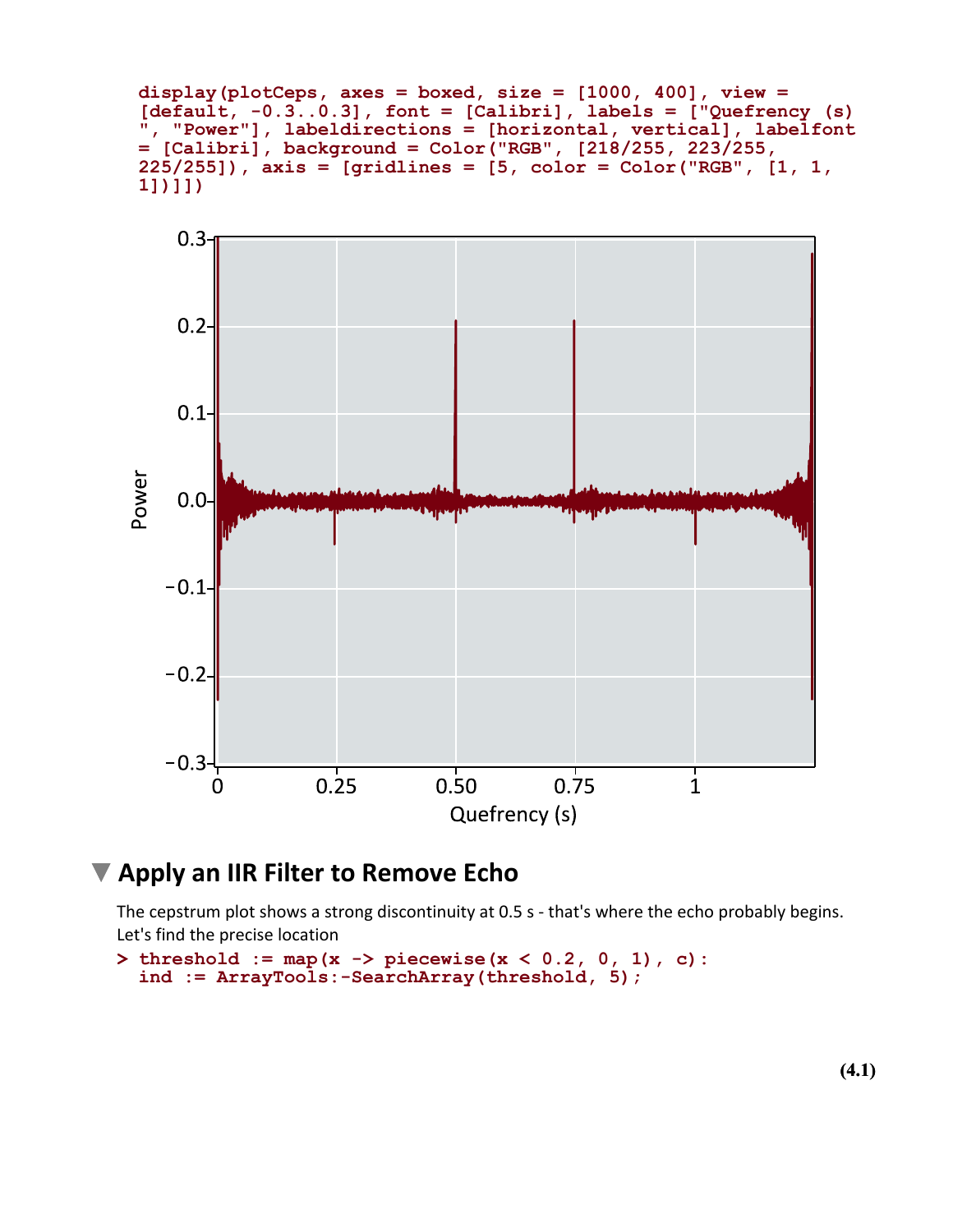$$
ind := \begin{vmatrix} 1 \\ 2 \\ 4 \\ 5514 \\ 8228 \end{vmatrix}
$$
 (4.1)

So the echo starts at an index of 5514. Now use this information to generate an IIR filter to remove the echo. The "0.5"in the filter coefficients is an attenuation factor.

```
> 
filterCoeffs := Array([1, 0$5512, 0.5]):
 cleanAudio := Filter(origAudio, filterCoeffs, Array([1])):
```
View the filtered cepstrum

```
> 
c_filtered := RealCepstrum(cleanAudio):
```

```
plotCeps_filtered := plot(t, c_filtered):
```

```
display(plotCeps_filtered, axes = boxed, size = [1000, 400], 
view = [default, -0.3..0.3], font = [Calibri], labels =["Quefrency (s)", "Power"], labeldirections = [horizontal, 
vertical], labelfont = [Calibri], background = Color("RGB", 
[218/255, 223/255, 225/255]), axis = [gridlines = [5, color = 
Color("RGB", [1, 1, 1])]])
```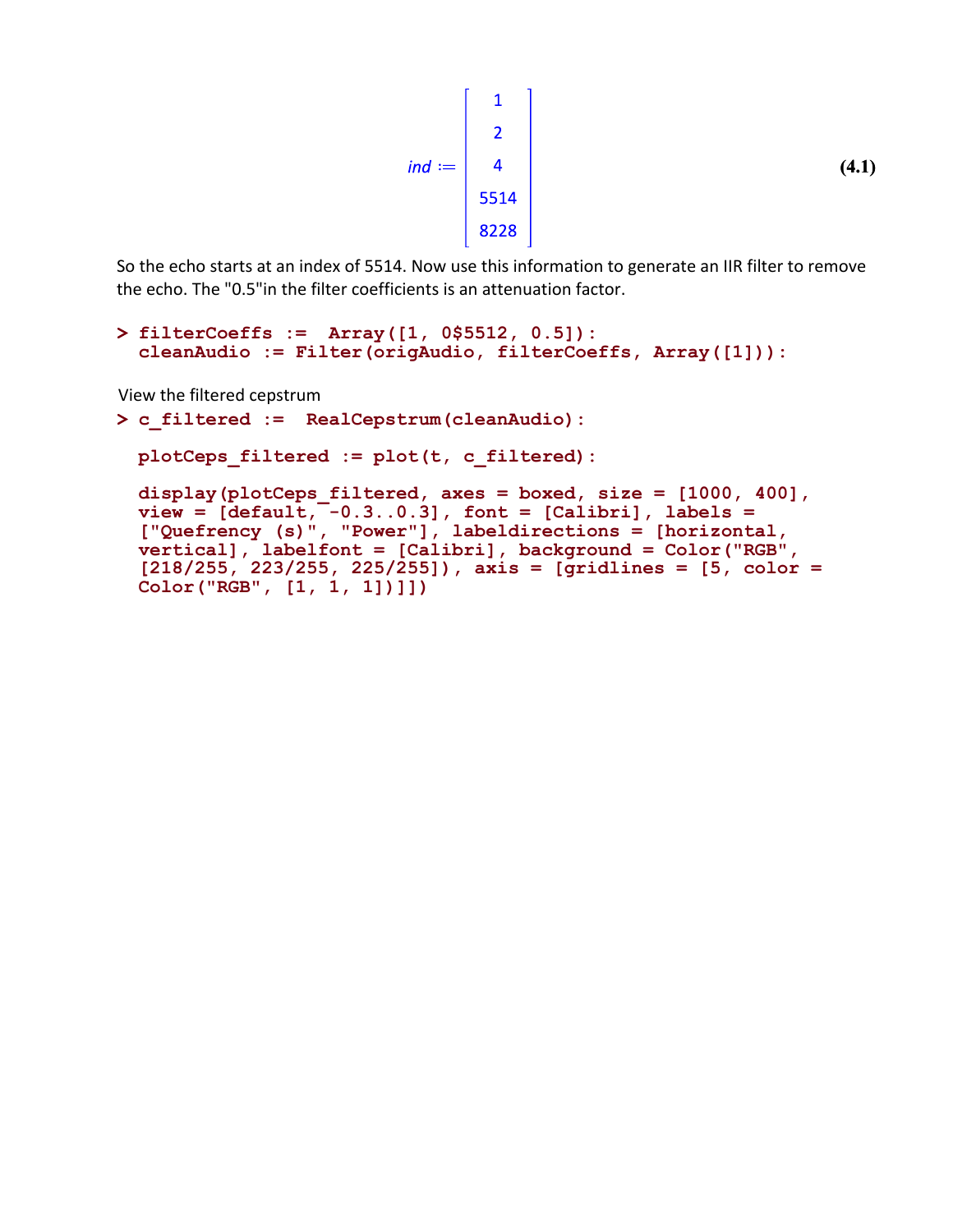

Playing the audio reveals that the echo has been removed

```
> 
Play(cleanAudio, "Speaker0")
```

```
> 
Write("maplesim_clean.wav", Create(cleanAudio, rate = Fs)):
Write filtered audio to wave file
```
#### **Visualize Waveform of Original and De-Echoed Audio**

```
> 
pltCleanAudio := plot(t, cleanAudio, thickness = 0, color = 
 "black", legend = "Audio with echo removed"):
```

```
display(pltOrigAudio, pltCleanAudio, size = [1000, 400],axes = 
boxed, gridlines, legendstyle = [font = [Calibri]], axesfont = 
[Calibri], labels = ["Time (s)", "Amplitude"], labeldirections =
[horizontal, vertical], labelfont = [Calibri], background = 
Color("RGB", [218/255, 223/255, 225/255]), axis = [gridlines = 
[5, color = Color("RGB", [1, 1, 1])]])
```